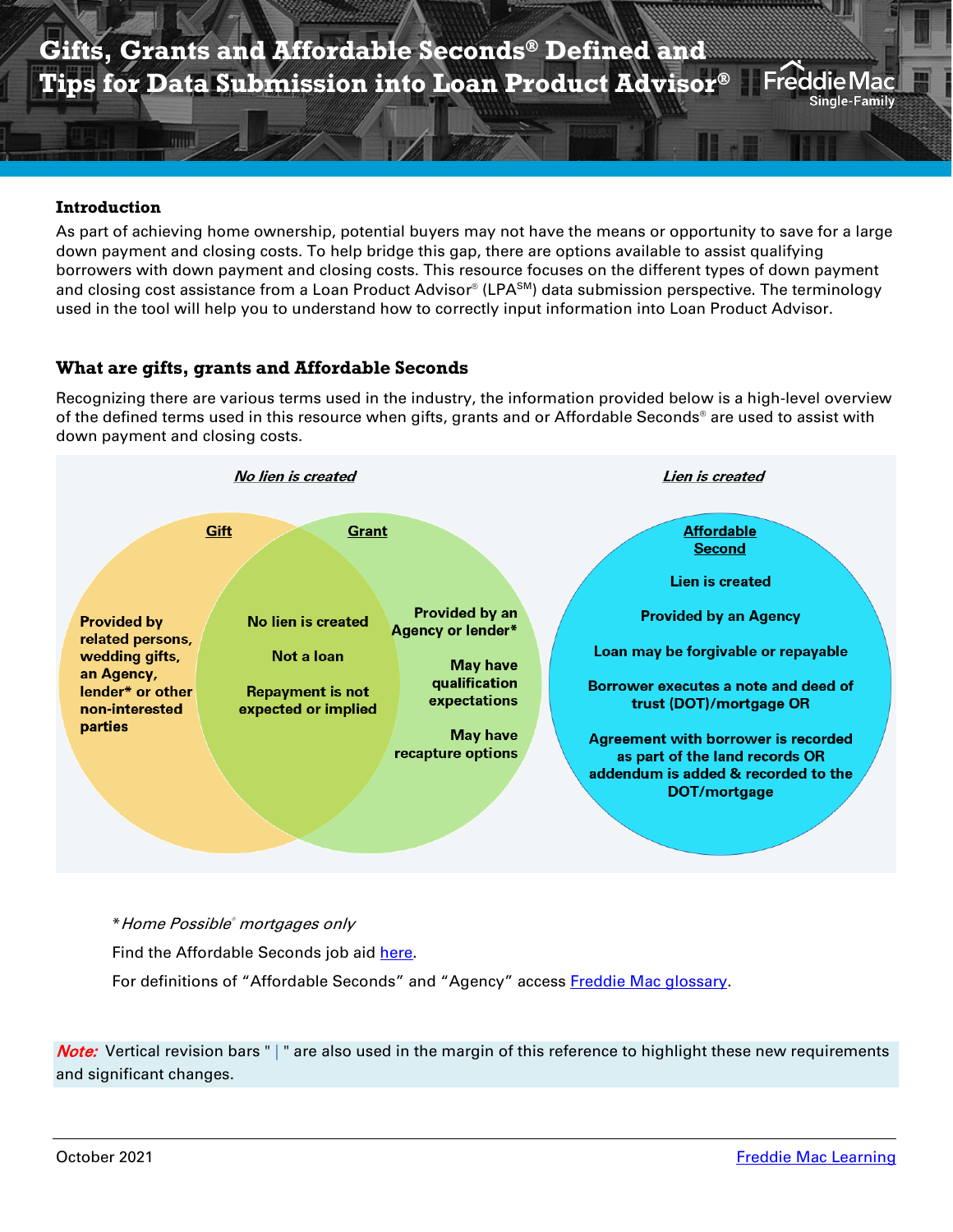# **Gifts, Grants and Affordable Seconds Defined and Tips for Data Submission into Loan Product Advisor**

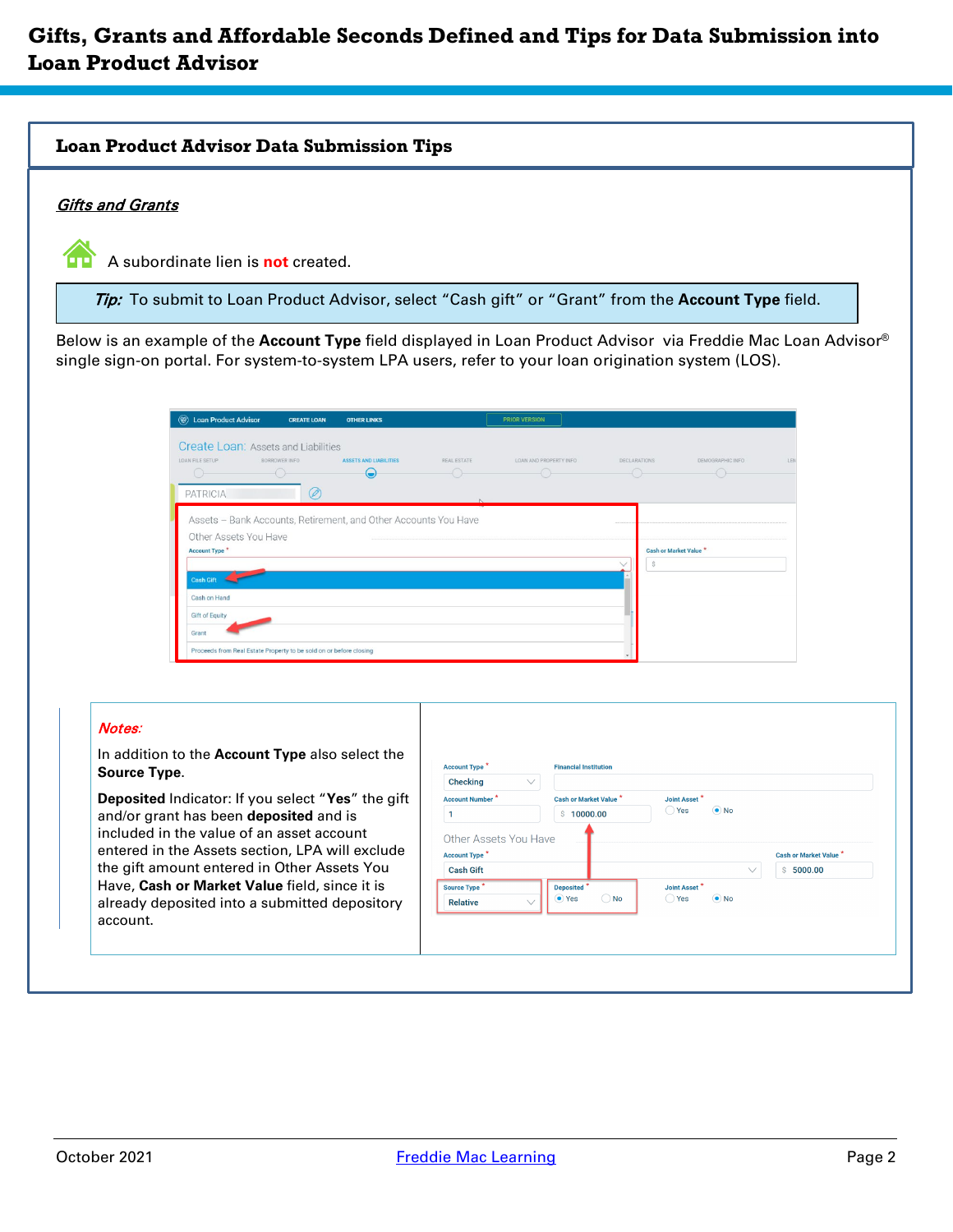## **Affordable Seconds - No Repayment Within the First 5 Years**



A subordinate lien is created.

To submit to Loan Product Advisor, enter the Affordable Second terms in the **Other New Mortgage Loans on the Property You are Buying or Refinancing** section.

### Tip:

Select, "**Yes**" for the following questions **only if** the Affordable Second **does not** require a payment **before** the Due Date of the 61st monthly payment under the First Lien Mortgage, and it meets all the other requirements for an Affordable Second stated in the Guide.

- **Is the Other New Mortgage an Affordable Second?,**
- **Is the Affordable Second Payment Deferred?**

Below is an example of the **Other New Mortgage Loans on the Property You are Buying or Refinancing** section displayed in Loan Product Advisor via Loan Advisor single sign-on portal. For system-to-system Loan Product Advisor users, refer to your loan origination system (LOS).

| FreddieMac   Loan Advisor <sup>5M</sup><br><b>W</b> Loan Product Advisor<br><b>CREATE LOAN</b>                                                                                                                                                           | <b>SMENU</b><br><b>OTHER LINKS</b>                                                                                        | <b>PRIOR VERSION</b>                                                                                                           |                                      |                                            |                  | 2 <sub>1</sub>                       | <b>Contact Us</b><br>$\boxed{a}$               |
|----------------------------------------------------------------------------------------------------------------------------------------------------------------------------------------------------------------------------------------------------------|---------------------------------------------------------------------------------------------------------------------------|--------------------------------------------------------------------------------------------------------------------------------|--------------------------------------|--------------------------------------------|------------------|--------------------------------------|------------------------------------------------|
| Create Loan: Loan and Property Information<br><b>LOAN FILE SETUP</b><br>BORROWER INFO<br>←<br>$\bigcirc$                                                                                                                                                 | ASSETS AND LIABILITIES<br>←                                                                                               | <b>REAL ESTATE</b><br>-0                                                                                                       | <b>LOAN AND PROPERTY INFO</b><br>( ) | <b>DECLARATIONS</b><br>← ( )               | DEMOGRAPHIC INFO | <b>SAVE</b><br>LENDER LOAN INFO<br>0 | <b>SUBMIT</b><br><b>REQUEST SERVICES</b><br>-0 |
| Loan and Property Information<br>Loan Amount *<br>Ŝ                                                                                                                                                                                                      |                                                                                                                           | Loan Purpose <sup>*</sup><br>Refinance<br>O Purchase                                                                           |                                      |                                            |                  |                                      | *Required                                      |
| <b>Street Address</b>                                                                                                                                                                                                                                    |                                                                                                                           | Unit #                                                                                                                         | City                                 | <b>State</b>                               |                  | <b>ZIP Code</b>                      |                                                |
| Number of Units *<br>$\vee$<br>\$<br>Property Usage Type *<br>◯ Primary Residence<br>◯ Second Home<br><b>Offering Identifier</b><br>◯ Home Possible<br>◯ HFA Advantage<br><b>Mixed-Use Property</b><br>$\bigcirc$ Yes<br>$\bigcirc$ No<br>$\bigcirc$ Yes | <b>Estimated Property Value</b><br>◯ Investment<br>◯ Home Possible Advantage<br><b>Manufactured Home</b><br>$\bigcirc$ No | <b>Appraised Property Value</b><br>\$<br><b>FHA Secondary Residence</b><br>$\bigcirc$ Yes<br>$\bigcirc$ No<br>◯ Not Applicable | <b>Appraisal Identifier</b>          |                                            |                  | $\checkmark$                         |                                                |
| Other New Mortgage Loans on the Property You are Buying or Refinancing                                                                                                                                                                                   |                                                                                                                           |                                                                                                                                |                                      |                                            |                  |                                      | Does not apply                                 |
| <b>Creditor Name</b><br>abc1Agency                                                                                                                                                                                                                       | Creditor Type *<br><b>O</b> Business                                                                                      | Lien Type *<br>$\bigcap$ Individual<br><b>Second Lien</b>                                                                      | $\checkmark$                         | <b>Monthly Payment</b><br>\$0.00           |                  |                                      |                                                |
| Loan Amount / Amount Drawn *                                                                                                                                                                                                                             |                                                                                                                           | Is the Other New Mortgage an Affordable Second?                                                                                |                                      | Is the Affordable Second Payment Deferred? |                  |                                      | 0/3                                            |
| \$20000.00<br>HELOC <sup>*</sup>                                                                                                                                                                                                                         | $\odot$ Yes<br>$\bigcirc$ No                                                                                              |                                                                                                                                | $\bullet$ Yes                        | $\bigcirc$ No                              |                  |                                      | <b>ADD</b>                                     |

**Reminder:** If the payment on the Affordable Second **does not** require a payment **before** the Due Date of the 61st monthly payment the **Monthly Payment/Initial Principal and Interest Payment Amount** must be equal to **zero.**